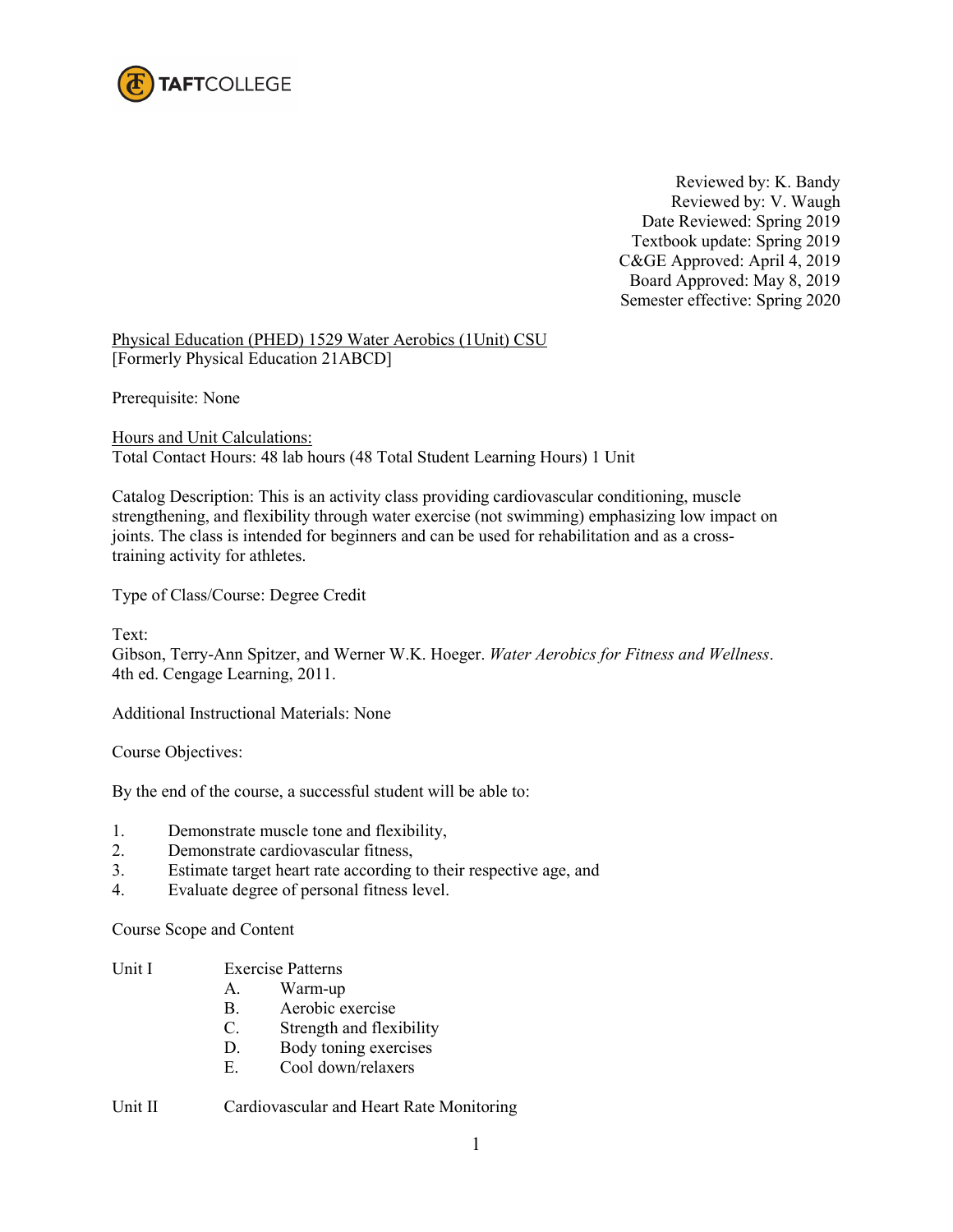

- A. Characteristics of a healthy heart
- B. Pulse measurements
- C. Target heart rate

Unit III Exercise Program Development

- A. Healthy alignment for efficiency and injury prevention
- B. Body control
- C. Balancing muscle groups
- D. Varying direction of muscle groups
- Unit IV Change of Pace Activities
	- A. Deep water exercises
	- B. Kick boards

Unit V Before and After Self-Evaluation Tests

- A. Comparison of resting, training and recovery heart rate
- B. Overall wellness

Methods of Instruction:

- 1. Oral instruction,
- 2. Demonstration, and
- 3. Mediated learning.

Learning Activities Required Outside of Class:

The students in this class will spend a minimum of 1 hour per week outside of the regular class time doing the following:

- 1. Reading assigned text and
- 2. Skill practice.

Methods of Evaluation:

- 1. Performance exams,
- 2. Completion of self-evaluation, and
- 3. Skill improvement.

Supplemental Data:

| TOP Code:                 | 083500: Physical Education |
|---------------------------|----------------------------|
| <b>SAM Priority Code:</b> | E: Non-Occupational        |
| Distance Education:       | Not Applicable             |